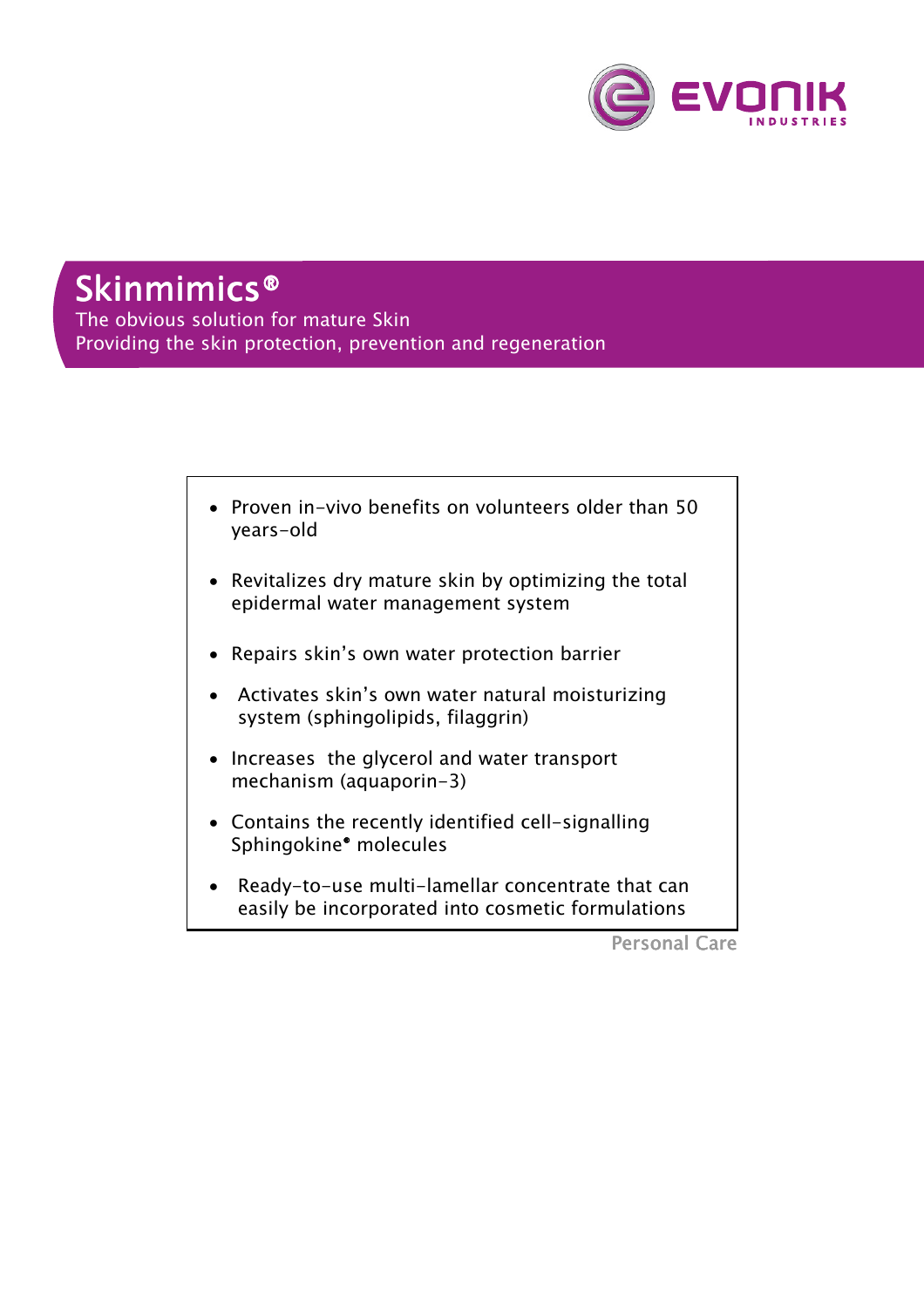#### INCI Name (CTFA name)

Ceteareth-25; Glycerin; Cetyl Alcohol; Behenic Acid; Cholesterol; Ceramide NP; Ceramide NS; Ceramide EOS ; Ceramide EOP; Ceramide AP; Caprooyl Phytosphingosine; Caprooyl Sphingosine

| <b>Chemical and physical properties</b><br>(not part of specifications) |  |  |
|-------------------------------------------------------------------------|--|--|
|                                                                         |  |  |
|                                                                         |  |  |

| Form          | Liguid        |
|---------------|---------------|
| Active matter | Approx. 2,2 % |

Mature skin is characterized by changes in all of its parts. The skin's normal functions slow down and because it does not work as fast to shed dead cells, the skin looses, for instance, radiance. However, dry, thin and sagging skin is amongst the most common complaints of women who have entered their 50s.

Recognizing the specific needs of mature skin, Degussa Goldschmidt Personal Care designed Skinmimics® to provide formulators with an innovative and high tech combination of active ingredients to fulfill the expectations of today's and tomorrow's consumers, the joy of feeling young and healthy.

# **Properties**

Skinmimics<sup>®</sup> is designed to provide mature skin with three important aspects of skin treatment:

- Protection by correction and repair of membrane defects of the stratum corneum lipid barrier,
- Prevention by supplementation of skin's own precursor substances to finally activate the skin lipid synthesis,
- Regeneration by stimulation of epidermal renewal and repair (filaggrin, aquaporin 3).

Skinmimics<sup>®</sup> is a unique multi-lamellar concentrate based on Degussa's advanced Ceramide technology and the newly identified Sphingokines®. Skinmimics® is a skin-identical equimolar blend of new and unique long chain Ceramides (including Ceramide EOP, EOS, NS, NP and AP) with a broad distribution of fatty acid side-chains, new vegetal based cholesterol and behenic acid. These three types if lipids, essential for protection benefits, are combined with the unique Sphingokines® , signalling molecules playing a key role in the prevention and regeneration attributes of Skinmimics®.

## **Efficacy studies**

## Protection: In-vitro evaluation

Biophysical characterizations were performed at ESFR (Synchrotron facility, Grenoble, F).

Small and wide angle X-ray diffraction was used to design the lipid composition of Skinmimics® and to evaluate its organization in comparison to the lipid arrangement naturally present in stratum corneum (SC).

Several studies provided insight into the complex lipid architecture underlying the skin's barrier function and it could be proven that a unique mixture of stratum corneum lipids resemble the lamellar and lateral stratum corneum lipid organization.

Both Skinmimics® and the stratum corneum lipids resembled in alternating broad/ narrow/ broad sequences of bilayers ("Sandwich model" of SC lipid organization). Fig. 1 represents the corresponding small angle diffraction profiles of both human SC and Skinmimics<sup>®</sup> lipids.



Fig. 1a: Small angle X-ray diffraction profile: Human Stratum Corneum lipids



Fig. 1b: Small angle X-ray diffraction profile: Skinmimics<sup>®</sup> components

It was demonstrated that Skinmimics® delivers all compounds necessary to mimic the lamellar spacing of the SC lipid layers which helps to be properly integrated into the stratum corneum.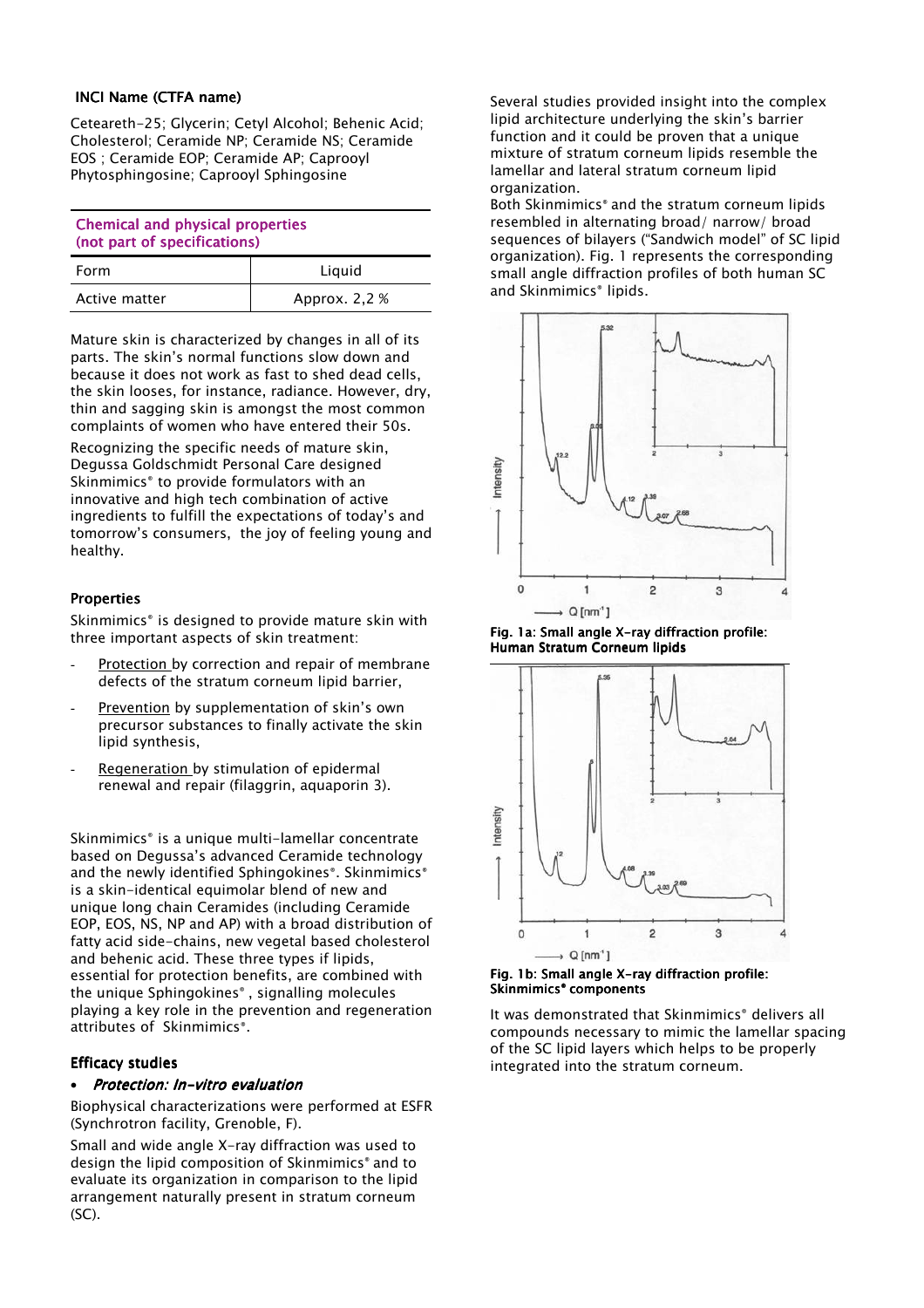#### • Prevention and Regeneration: In-vitro evaluation

The studies were performed at the University of Regensburg, D.

The effect of Sphingokines® molecules on gene expression was analyzed using DNA-chip technology and human primary keratinocytes.

Primary keratinocyte cell cultures were incubated with and without Sphingokines®, cultivated and finally the RNA of cell cultures was prepared. The lipid content of human primary keratinocytes was assessed by electrospray ionization tandem mass spectrometry (ESI-MS/MS).

It was observed that Sphingokine® NP (Caprooyl-Phytosphingosine) and Sphingokine® NS (Caprooyl-Sphingosine) trigger the expression of genes for late-stage epidermal differentiation (for instance loricrin, involucrin) and genes involved in the formation of the "lamellar bodies". In parallel, both Sphingokines® were shown to enhance the synthesis of key sphingolipids (such as free sphingoid bases, glucosylceramides, medium-chain and especially long-chain ceramides) in the keratinocytes. The Sphingokines® cell-signalling concept was born.

#### Protection, Prevention, Regeneration: In-vivo long-term evaluation study

The studies were performed at the IUF, University of Düsseldorf, D (3).

Six female and four male volunteers (age: 35-65 years) were recruited to apply one time daily over a period of 4 weeks a gel thickened with Xanthan Gum and Carbomer containing 5 % Skinmimics<sup>®</sup> on one side of their backside whereas the other side was kept untreated.

The influence of Skinmimics® at the genetic level was observed by real time rt-PCR (Reverse transcriptase polymerase chain reaction) on tissue samples obtained from the backside of the volunteers. Several markers were checked: markers involved in the formation of the stratum corneum lipid barrier (e.g. Serinepalmitoyl transferase-1 and -2, responsible for ceramides *de novo* synthesis, ceramide glucosyltransferase, involved in the formation of barrier lipid precursors), differentiation markers (e.g. involucrin, transglutaminase-1, filaggrin and loricrin) and finally aquaporin-3 (transporter of water and glycerol). Results were analysed regarding the age dependency effect (above and below 50 years). These results are shown in Figures 2 pointing out that all markers observed were significantly upregulated in comparison to the untreated skin areas  $(=$  Control, 1-fold gene induction). In addition, a higher response for volunteers aged above 50 years was obtained for all markers confirming the added-value of Skinmimics® for mature skin.

The efficacy of Skinmimics® was finally evaluated with corneometry, measurement of transepidermal water loss (TEWL) and cutometry. The different measurements were performed after climatization of the volunteers before the treatment period and after 1, 2, 3 and finally 4 weeks of application. Six female and four male volunteers (age: 35-65 years) were recruited to apply one time daily over a period of 4 weeks a gel thickened with Xanthan Gum and Carbomer containing 5 % Skinmimics® on one of their volar forearms. The other forearm was kept untreated to compare the efficacy of Skinmimics<sup>®</sup> with non-treated skin.



Fig. 2a: Gene induction of markers involved in lipid barrier formation



Fig. 2b: Gene induction of epidermal differentiation markers



Fig. 2c: Gene induction of Aquaporin-3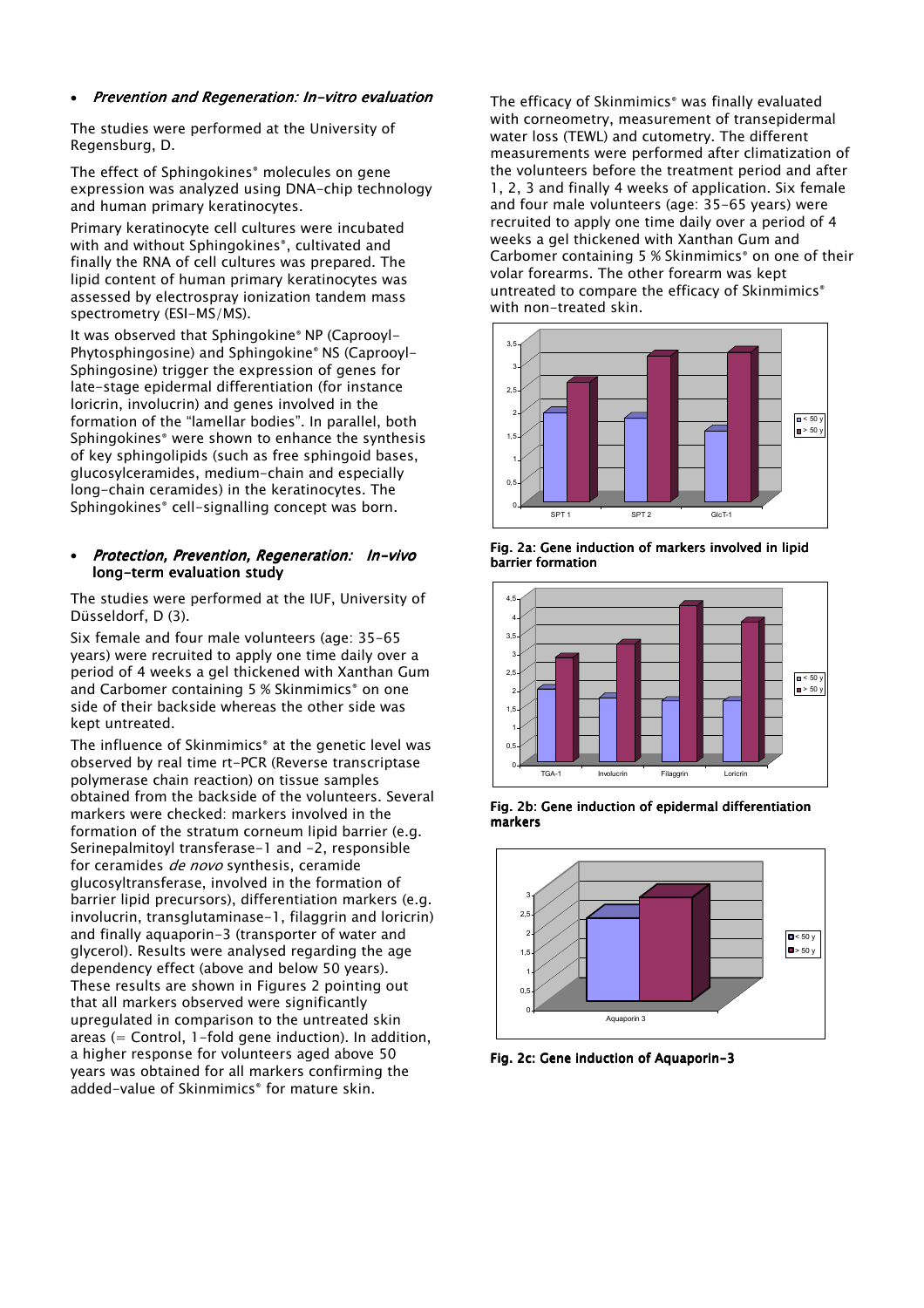## Corneometry and skin barrier

Skin hydration and TEWL were assessed with a Corneometer and a Tewameter, respectively, both from Courage & Khazaka (Cologne, D). It was shown that the hydration of the skin treated with Skinmimics<sup>®</sup> could be improved significantly (p < 0.01) and a significant TEWL reduction related to the untreated skin areas was determined ( $p < 0.05$ ). Data not shown.

# **Cutometry**

The skin elasticity has been assessed with a Cutometer MPA 580 (Courage & Khazaka, Cologne, D) by determining the overall skin elasticity (parameter R2). A high R2 value stands for high elasticity and a value of 100 % would indicate that the skin completely returns to its original state. Fig. 3 indicates the highly significant increase of the R2 parameter during the application period of Skinmimics<sup>®</sup> up to more than 90 % ( $p < 0.01$ ).



Figure 3: Skin elasticity (R2)

From these in-vivo evaluations, it can be confirmed that Skinmimics® will help mature skin to be revitalized by providing protection, prevention and regeneration.

# Formulating with Skinmimics<sup>®</sup>

The incorporation of Skinmimics® in cosmetic preparations is straightforward. In general, Skinmimics® is directly added to the water phase of formulations. Being a liquid product, Skinmimics® can also be used for cold processed formulations.

As Skinmimics® has a nonionic character it is in general compatible with all relevant types of anionic and cationic raw materials in formulations. When adding Skinmimics<sup>®</sup> to an exisiting O/W formulation containing liquid crystalline structures, the emulsion viscosity can drop as rearrangement of these liquid crystalline structures is possible. In this case the emulsion viscosity can be readjusted by increasing the amount of consistency enhancers (e.g. TEGO® Alkanol 16 (Stearyl Alcohol)) or by adding polymeric stabilizers like TEGO® Carbomers and/or Xanthan Gum.

Although Skinmimics® has been designed to be used in O/W emulsions, it can also be used in W/O emulsions.

When using Skinmimics® in W/O emulsions it has to be checked whether its addition to an existing W/O formula leads to phase inversion (such a phase inversion is in principle possible as Skinmimics® is based on the hydrophilic O/W emulsifier Ceterareth-25). A phase inversion can normally be prevented by using a sufficient amount of suitable W/O emulsifiers like ABIL® EM 90 (Cetyl PEG/PPG-10/1 Dimethicone), ISOLAN® GPS (Polyglyceryl-4

Diisostearate/Polyhydroxystearate/Sebacate) or ISOLAN® PDI (Diisostearoyl Polyglyceryl-3 Dimer Dilinoleate).

# **Applications**

Skinmimics<sup>®</sup> has been designed for mature skin and is suitable for both O/W and W/O creams and lotions for:

- Skin moisturization
- Anti-aging and anti-wrinkle products
- Skin protection and skin repair

# Recommended usage concentration

 $2 - 5 %$ 

# Packaging

1kg and 5 kg package

# -Hazardous goods classification

Information concerning

- classification and labelling according to regulations for transport and for dangerous substances
- protective measures for storage and handling
- measures in accidents and fires
- toxicity and ecological effects

is given in our material safety data sheets.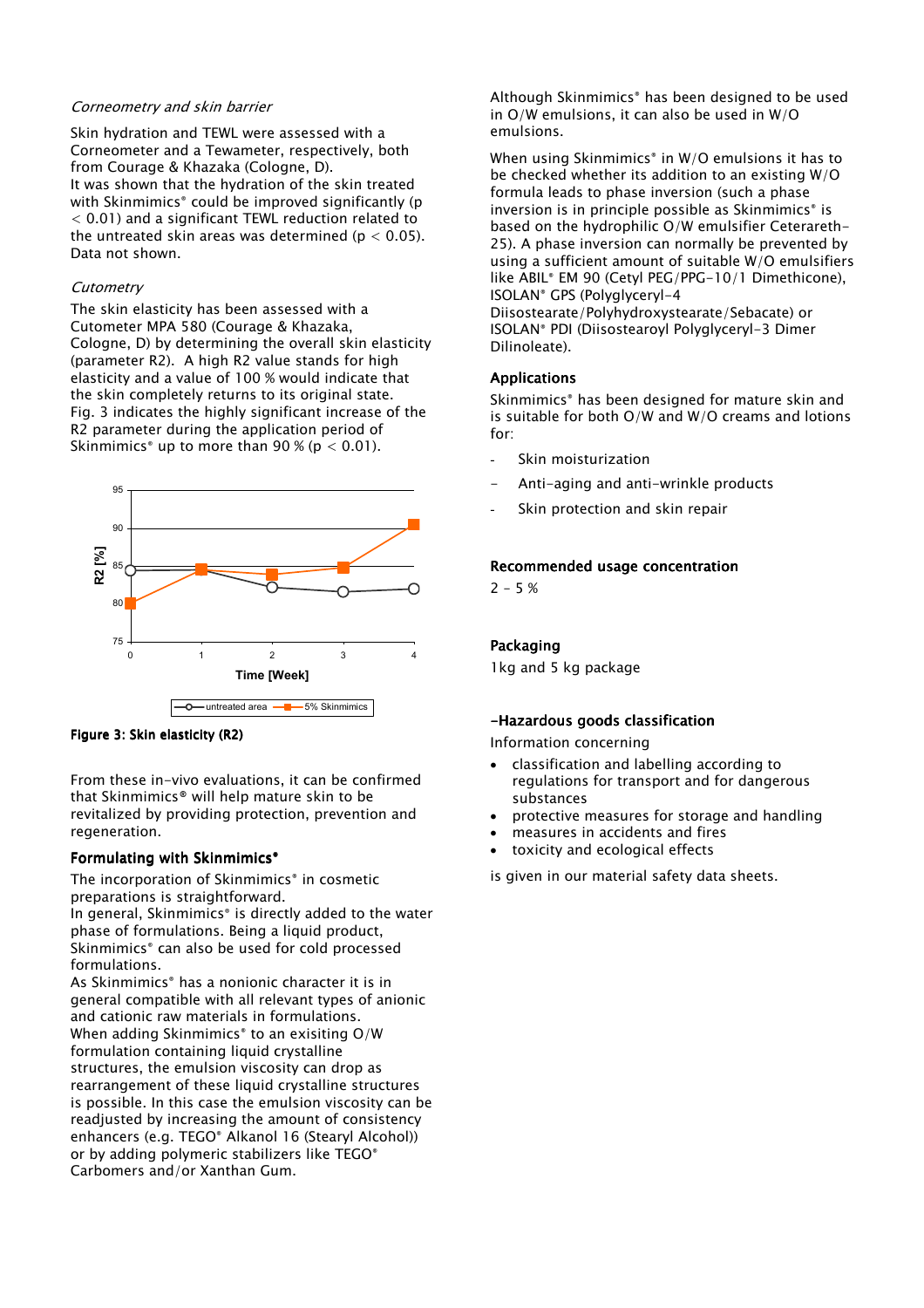# Guide Line Formulations Guide Line

| O/W Cream for Mature Skin<br>WR 2/05-7c                           |         |  |
|-------------------------------------------------------------------|---------|--|
| <b>Phase A</b>                                                    |         |  |
| TEGO <sup>®</sup> Care 450                                        | 3.00%   |  |
| (Polyglyceryl-3 Methylglucose Distearate)                         |         |  |
| TEGO <sup>®</sup> Alkanol 18<br>(Stearyl Alcohol)                 | 1.00 %  |  |
| <b>TEGIN<sup>®</sup> M Pellets</b>                                | 0.50%   |  |
| (Glyceryl Stearate)                                               |         |  |
| <b>TEGOSOFT<sup>®</sup> DEC</b>                                   | 12.00 % |  |
| (Diethylhexyl Carbonate)                                          |         |  |
| TEGOSOFT <sup>®</sup> OP<br>(Ethylhexyl Palmitate)                | 4.00 %  |  |
| <b>TEGOSOFT® CT</b>                                               | 3.00 %  |  |
| (Caprylic/Capric Triglyceride)                                    |         |  |
| <b>Tocopheryl Acetate</b>                                         | 0.50%   |  |
| <b>Phase B</b>                                                    |         |  |
| Glycerin                                                          | 3.00 %  |  |
| Skinmimics <sup>®</sup>                                           | 5.00 %  |  |
| Water                                                             | 66.60%  |  |
| <b>Phase C</b>                                                    |         |  |
| TEGO <sup>®</sup> Carbomer 134<br>(Carbomer)                      | 0.20%   |  |
| TEGOSOFT® P<br>(Isopropyl Palmitate)                              | 0.80%   |  |
| <b>Phase D</b>                                                    |         |  |
| Sodium Hydroxide (10 % in water)                                  | 0.40%   |  |
| Phase Z                                                           |         |  |
| Preservative, Parfum                                              | q.s.    |  |
| Preparation:<br>1. Heat phase A and B separately to approx. 80°C. |         |  |

- 
- 2. Add phase A to phase B with stirring.1)
- 3. Homogenise.
- 4. Cool with gentle stirring to approx. 60°C and add phase C.
- 5. Homogenise for a short time.
- 6. Cool with gentle stirring and add phase D below 40°C.

1) Important: If phase A has to be charged into the vessel first, phase B must be added without stirring.

| O/W Lotion with Skinmimics*<br>WR 2/05-25                         |                     |  |
|-------------------------------------------------------------------|---------------------|--|
| Phase A                                                           |                     |  |
| AXOL® C 62 Powder                                                 | 1.50%               |  |
| (Glyceryl Stearate Citrate)                                       |                     |  |
| <b>TEGOSOFT<sup>®</sup> DEC</b>                                   | 6.00 %              |  |
| (Diethylhexyl Carbonate)                                          |                     |  |
| TEGOSOFT <sup>®</sup> OP<br>(Ethylhexyl Palmitate)                | 5.00 %              |  |
| <b>TEGOSOFT®P</b><br>(Isopropyl Palmitate)                        | 2.50 %              |  |
| <b>Phase B</b>                                                    |                     |  |
| Glycerin                                                          | 3.00 %              |  |
| Panthenol                                                         | 0.50%               |  |
| Skinmimics <sup>®</sup>                                           | 5.00 %              |  |
| Water                                                             | 75.10%              |  |
| Phase C                                                           |                     |  |
| TEGO <sup>®</sup> Carbomer 141                                    | 0.20%<br>(Carbomer) |  |
| <b>TEGOSOFT<sup>®</sup> OP</b><br>(Ethylhexyl Palmitate)          | 0.80%               |  |
| <b>Phase D</b>                                                    |                     |  |
| Sodium Hydroxide (10% in water)                                   | 0.40%               |  |
| Phase Z                                                           |                     |  |
| Preservative, Parfum                                              | q.s.                |  |
| Preparation:<br>1. Heat phase A and B separately to approx. 80°C. |                     |  |

- 2. Add phase A to phase B with stirring.1)
- 3. Homogenise.
- 4. Cool with gentle stirring to approx. 60°C and add phase C.
- 5. Homogenise for a short time.
- 6. Cool with gentle stirring and add phase D below 40°C.

1) Important: If phase A has to be charged into the vessel first, phase B must be added without stirring.